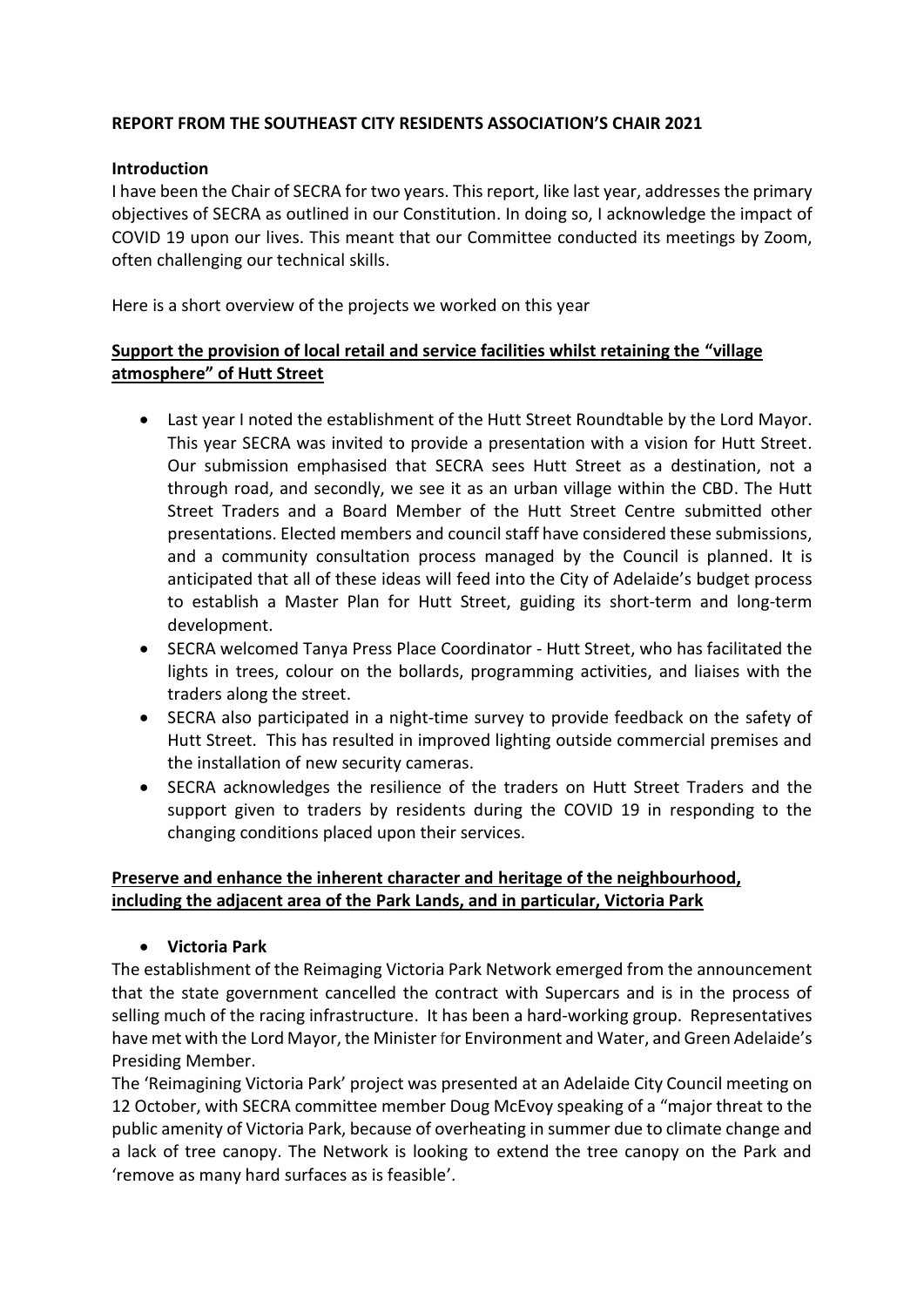A presentation on the Reimagining of the Victoria Park project will occur at the SECRA AGM.

## • **Visit to the Victoria Park Wetlands**

The Brown Hill and Keswick Creeks Stormwater Board are constructing the Wetlands on the southern end of Victoria Park. SECRA joined with the newly formed East Residents Association to visit the construction site on 17 October. Over 40 people listened to the board's representatives and the constructing company Bardovcal providing an overview of the project. Some stayed in VP to enjoy a picnic.

## • **Park 17**

SECRA notes that a bio-cultural burn was held in the Bush for Life site in Carriageway Park, Tuthangga (Park 17) on 14 May, which carried cultural importance for the Kaurna community, the traditional owners of the Adelaide region. Our residents involved in the burn were proud to be working with the Kaurna community to trial the return of fire management to the Adelaide Park Lands.

# • **Adelaide Park Lands**

The Adelaide Park Lands are symbolic to Adelaide residents, and the SECRA Committee, along with its members, has

- o advocated and participated in the design of the Park Land Trail in Lot 14.
- o made submissions against the following developments in the Adelaide Park Lands - Adelaide Oval Hotel, the Adelaide Football Clubs headquarters on the Denise Norton Park and most recently the
- o proposal for the development of a Riverbank Precinct adjacent to the River Torrens.

Although all of these projects are outside of our area, SECRA continues to join with others to protect the Park Lands from commercial development where necessary.

### **Character and heritage of the south-east of the city**

- SECRA has responded and continues to respond to the consultation by the state government on the Planning and Design Code, a reform that has the potential to change our community. SECRA joined the Community Alliance of SA to strengthen its voice, and the Chair joined a deputation to the Minister for Planning on 16 September. In addition, SECRA has supported residents whose amenity has been threatened by out of scale development applications in Albert Lane and Angus Streets.
- On 28 March on Neighbour Day, SECRA held a guided walk along Hutt Street, which was very well received. Led by Heather Nimmo, Treasurer, the walk introduced SECRA members to the rich heritage along the street, accompanied by the Lord Mayor and the local member for Adelaide. The walk concluded with a coffee and chat. The Council has taken up an aspect of this work, and SECRA looks forward to being consulted on the outcome of their self-guided app.

# **Promotion of interests of residents of the south-east precinct of the City of Adelaide and adjoining areas**

- An essential part of SECRA's role is to respond to residents' concerns. For example, we have followed up on matters such as the City Connector Bus, the Hutt Street Post Office's reopening during COVID, the Halifax Street entrance to the COVID testing tent, and our last bank's closing.
- SECRA contributed to the installation of the street library in the foyer of the Hutt Street Post Office, made by SECRA member Ron Grill.